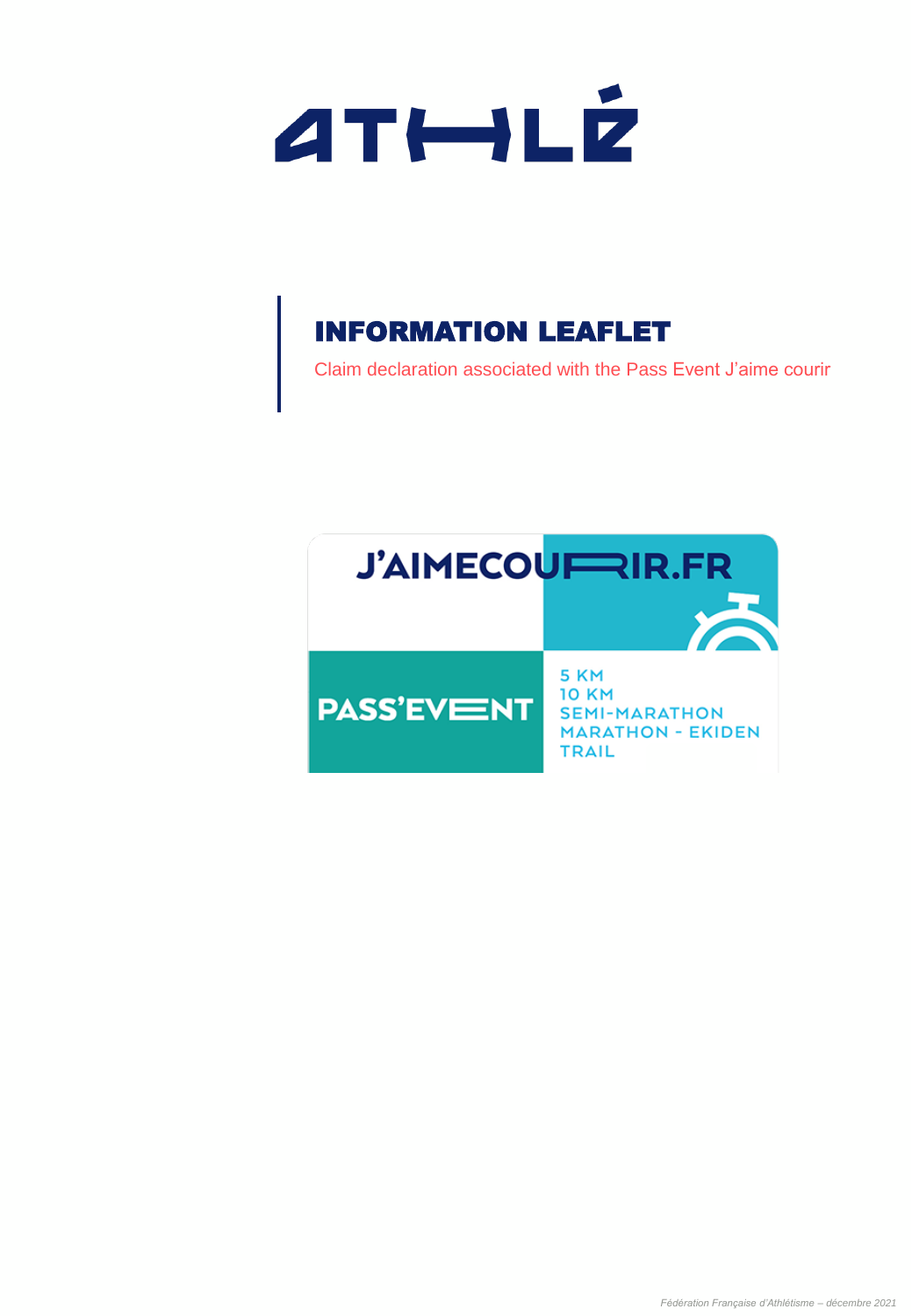The purpose of this documentation is to guide you in declaring your claim as the holder of a Jaime Courir Event Pass.

## **STEP 1**

On Jaimecourir.fr, log in and click on the down arrow at the top right to access "mon compte"



## Once in « Mon compte », click on « déclaration de sinistre »



| <b>PROFIL</b>   |                                    |                          | <b>DÉCLARATION DE SINISTRE</b> |
|-----------------|------------------------------------|--------------------------|--------------------------------|
| Photo de profil | Nom<br>XXXXXX                      | Prenom<br><b>XXXXXX</b>  |                                |
|                 | Date de naissance<br><b>XXXXXX</b> | Club<br>Club             |                                |
|                 | Nationalite<br>XXXXXX              | Pass JC<br><b>XXXXXX</b> |                                |
| $^{\circ}$      | Sexe<br>XXXXXX                     |                          |                                |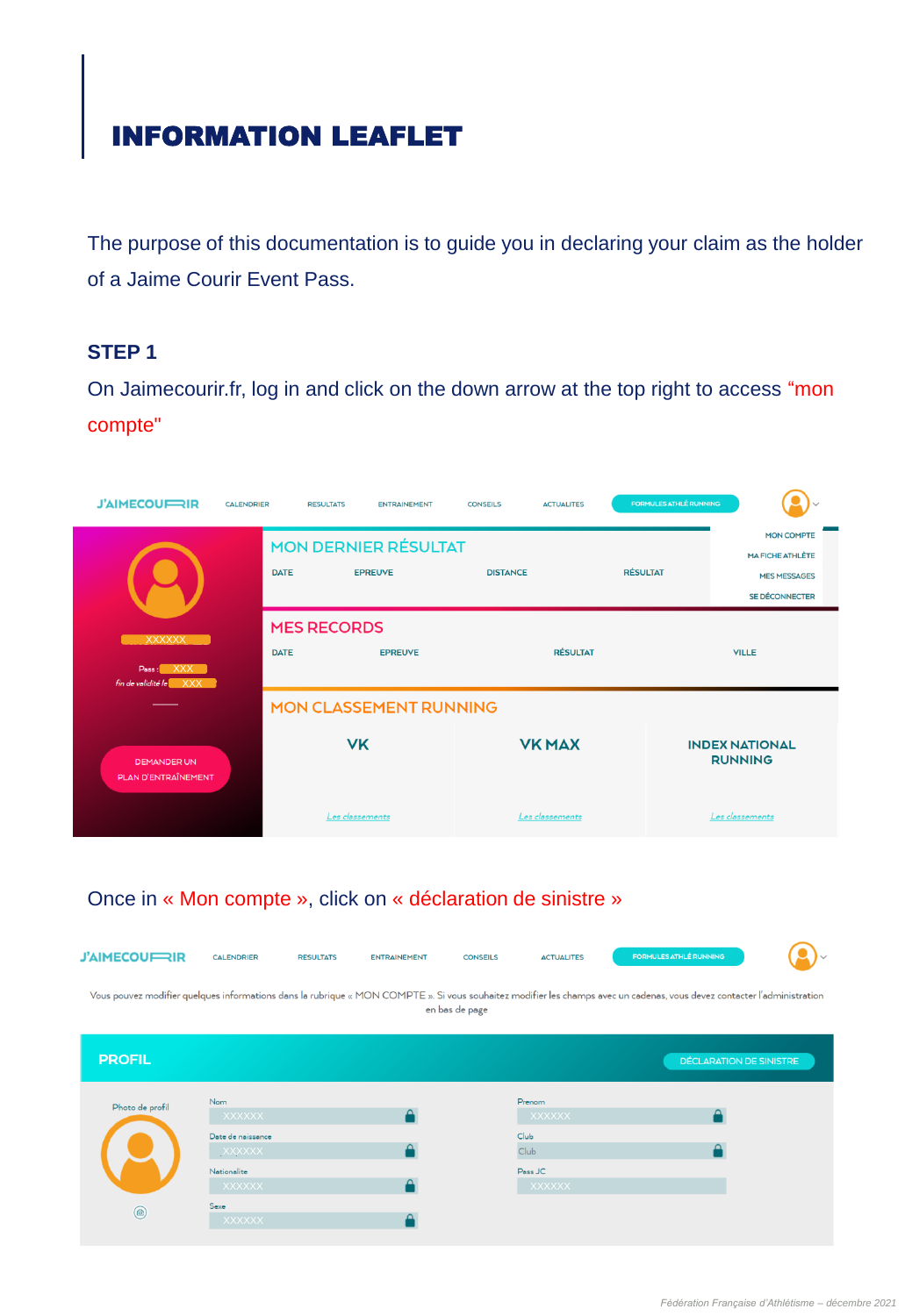## **STEP 2**

You will be redirected to the « Espace Adhérent » which is the common area for FFA licensees and holders of the Jaime Courir Annual Pass and Jaime Courir Event Pass.

You will be automatically authenticated with your access codes, and you will be redirected to the « Assurance » page which will allow you to report your claim.

| $\boldsymbol{a}$                                    | Mon Espace<br><b>MAES VIRGINIE</b> | ATHLE                                                                                                                                                                                                                                                         |  |
|-----------------------------------------------------|------------------------------------|---------------------------------------------------------------------------------------------------------------------------------------------------------------------------------------------------------------------------------------------------------------|--|
|                                                     |                                    | <b>Menu ASSURANCE</b>                                                                                                                                                                                                                                         |  |
|                                                     |                                    | Déclaration de sinistre                                                                                                                                                                                                                                       |  |
| <b>KICERS</b>                                       |                                    | La date que vous avez choisi est :                                                                                                                                                                                                                            |  |
|                                                     |                                    | Déclarer votre sinistre<br>Valider la date                                                                                                                                                                                                                    |  |
|                                                     |                                    | <b>Information Assurance</b>                                                                                                                                                                                                                                  |  |
|                                                     |                                    | Si vous rencontrez un problème lors de la déclaration de votre sinistre vous pouvez contacter les personnes suivantes :                                                                                                                                       |  |
| $\begin{array}{c} \boxed{11} \\ \hline \end{array}$ |                                    | 1) Contacter AIAC:<br>Courrier postal : AIAC Courtage, 14 rue de Clichy, 75311 Paris Cedex 09<br>Courrier électronique : assurance-athle@aiac.fr<br>Téléphone: 05.59.23.14.27<br>2) Coordonnées FFA - Service Juridique :<br>Clément GOURDIN : 01 53 80 74 94 |  |

You must enter the date of your claim then click on « Valider la date... »

| Déclaration de sinistre                   |                 |                         |  |
|-------------------------------------------|-----------------|-------------------------|--|
| La date que vous avez choisi est : XXXXXX |                 |                         |  |
|                                           | Valider la date | Déclarer votre sinistre |  |

Then appears the field « Pass'Event souscrit pour la compétition : », which is a dropdown menu, as well as the button « valider la compétition ».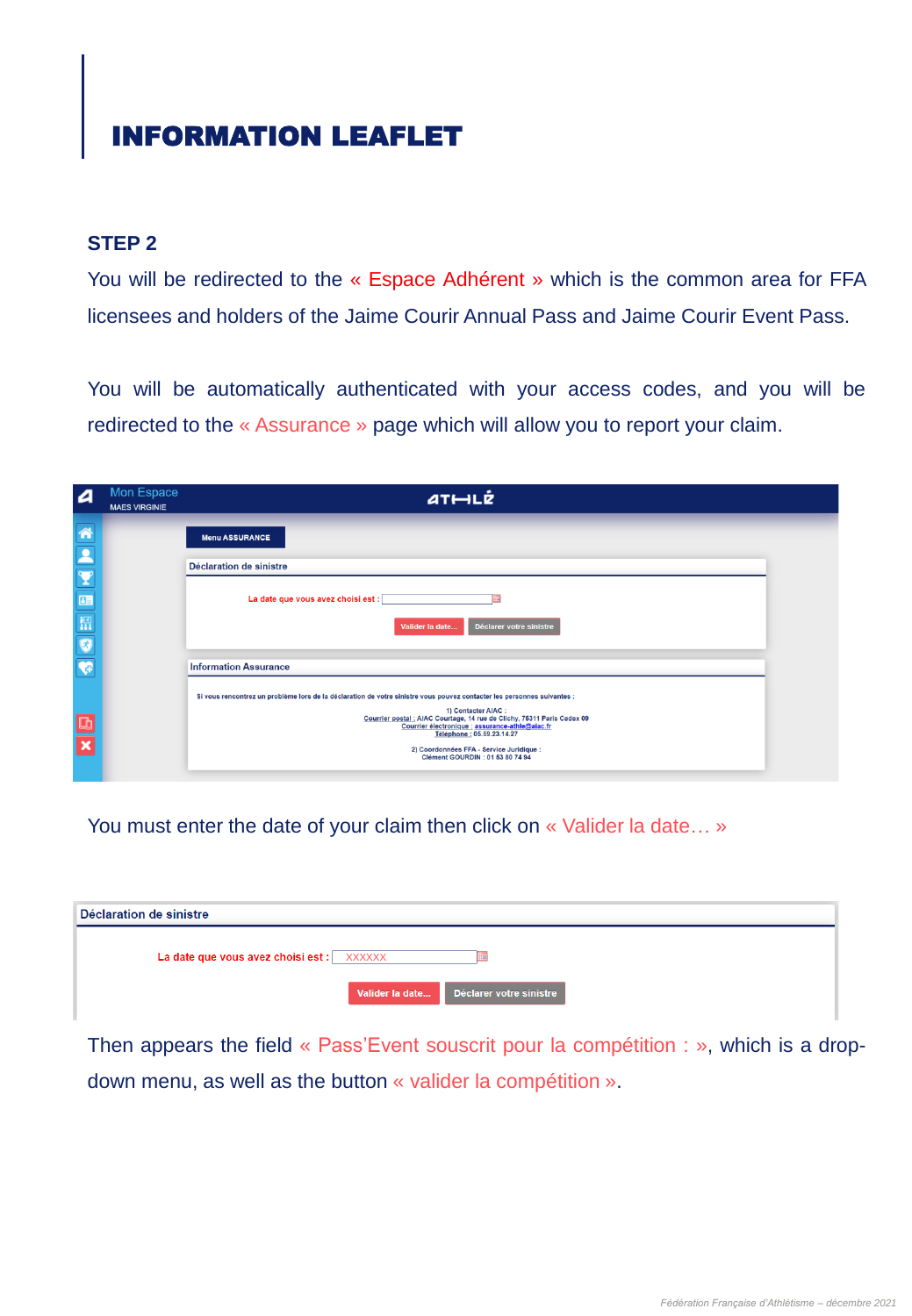You need to choose the correct competition from the drop-down menu. Then click on «valider la compétition… »:

| Déclaration de sinistre                   |                                                                                        |
|-------------------------------------------|----------------------------------------------------------------------------------------|
|                                           |                                                                                        |
| La date que vous avez choisi est : XXXXXX |                                                                                        |
| Pass'Event souscrit pour la compétition : |                                                                                        |
|                                           | XXXXXXXXXXXXXX<br>Valider la gate<br>Declarer votre sinistre<br>valider la Competition |
|                                           |                                                                                        |

Once this information has been validated, the « Déclarer votre sinistre » button will no longer be grayed out.

| Déclaration de sinistre                                                                                                                         |  |
|-------------------------------------------------------------------------------------------------------------------------------------------------|--|
| La date que vous avez choisi est : $\chi$ $\chi$ $\chi$ $\chi$ $\chi$ $\chi$<br><b>Pass'Event souscrit pour la compétition :</b> XXXXXXXXXXXXXX |  |
| Valider la Compétition<br>Déclarer votre sinistre<br>Valider la date                                                                            |  |

## **STEP 3**

You can then report your claim using the pre-filled form below.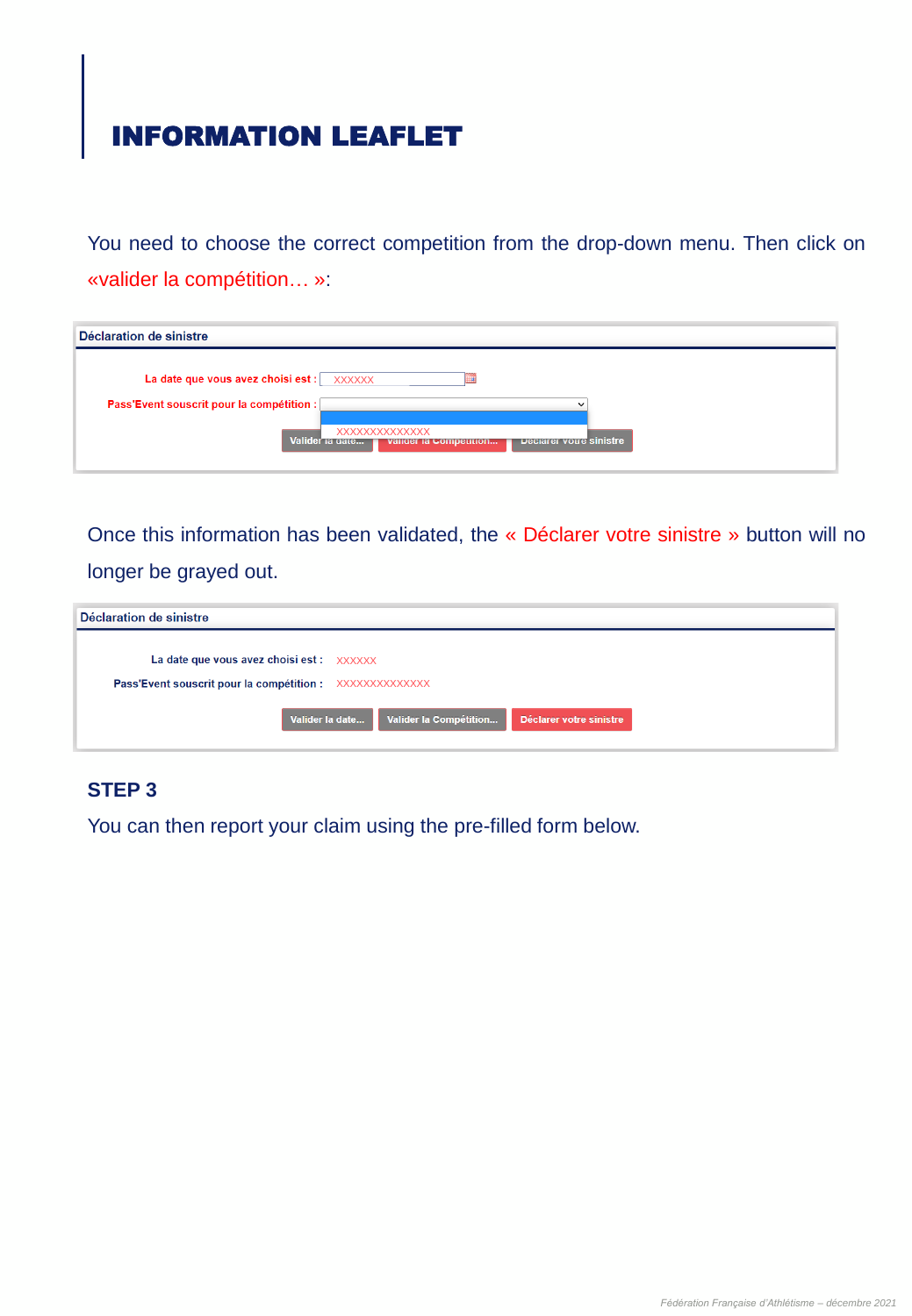

## Bienvenue sur le site de déclaration en ligne de AIAC

Vous souhaitez déclarer un accident garanti par le contrat d'assurance annulation inclus dans votre Pass Event. Veuillez remplir le formulaire ci-dessous puis valider votre saisie afin de transmettre votre demande d'indemnisation à l'assureur. ATTENTION : VOTRE DÉCLARATION NE POURRA ÊTRE VALIDÉE QU'À PARTIR DU MOMENT OÙ VOUS AUREZ PRODUIT TOUS LES JUSTIFICATIFS DEMANDÉS.

#### **Pass'Event**

| N° Pass'Event                   | <b>XXXXXX</b> |
|---------------------------------|---------------|
| Date de souscription Pass'Event | <b>XXXXXX</b> |
| Nom de la manifestation         | <b>XXXXXX</b> |
| Date de la manifestation        | <b>XXXXXX</b> |

#### Vos informations personnelles

| Nom               | <b>XXXXXX</b> |
|-------------------|---------------|
| Prénom            | <b>XXXXXX</b> |
| Adresse Email     | <b>XXXXXX</b> |
| Date de naissance | <b>XXXXXX</b> |
| ccident           |               |

#### A

| Date de l'accident                                                      | ٠ |
|-------------------------------------------------------------------------|---|
| Déclaration sur l'honneur<br>décrivant les circonstances du<br>sinistre |   |

#### **Garanties**

J'al du annuler ma participation à la cource car :

|   | O Mon état physique ne me permet plus de participer à la course<br>Je joins le certificat médical de contre-indication établi par le médecin.                                                                                                           |
|---|---------------------------------------------------------------------------------------------------------------------------------------------------------------------------------------------------------------------------------------------------------|
|   | O Un décès est survenu dans ma famille et m'empêche de participer à la course<br>Mon conjoint, l'un de mes ascendants ou descendants en ligne directe est décédé. Je joins une copie du certificat de décès<br>ainsi que la copie du livret de famille. |
| ٠ | Je certifie que les documents produits et les informations mentionnées ci-dessus sont exacts                                                                                                                                                            |
| ٠ | Je joins un RIB avec l'aide duquel l'assureur pourra me verser la prestation.                                                                                                                                                                           |

CNIL: Les informations recueillies font l'objet d'un traitement informatique destiné à la gestion de votre déclaration. Les destinataires des données sont AIAC et l'assureur de la fédération. Conformément à la loi «informatique et libertés» du 6 janvier 1978 modifiée en 2004, vous bénéficiez d'un droit d'accès et de rectification aux informations qui vous concernent, que vous pouvez exercer en vous adressant à AIAC, 14 rue de Clichy, 75009 Paris.

Envoyer